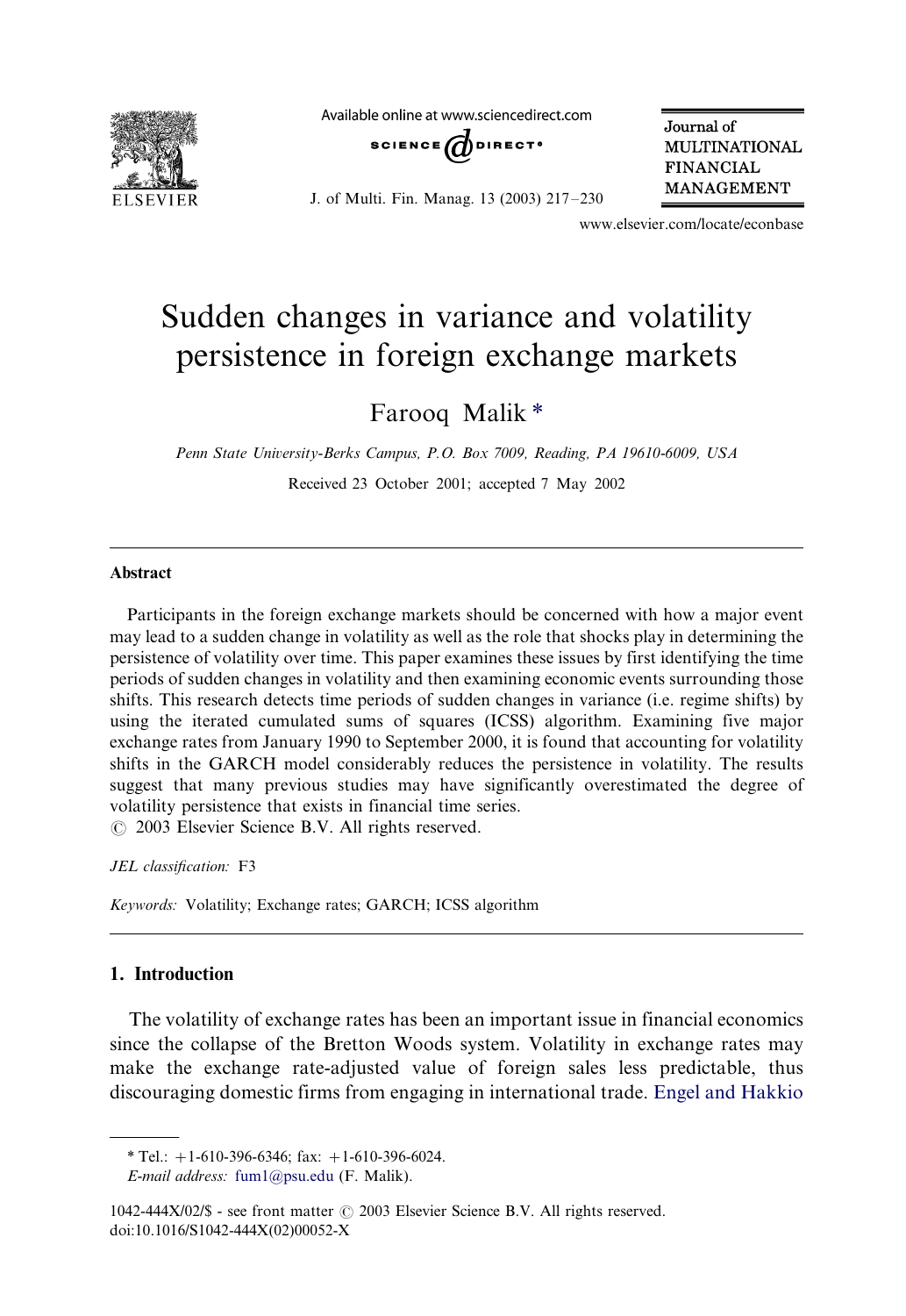[\(1993\)](#page--1-0) show that high volatility in exchange rates can also hinder the flow of capital across countries. The disrupting effects of exchange rate volatility on international trade and the economy have been widely documented in the literature (see [Eichengreen and Irwin, 1993; Kroner and Lastrapes, 1993; Caporale and Doroo](#page--1-0)[dian, 1994\)](#page--1-0). Investors and policymakers may benefit from a better understanding of how major economic events can correspond to sudden changes in volatility in exchange rates and how shocks will affect volatility over time. The persistence in volatility is a key ingredient for accurately predicting how events can affect future exchange rate volatility and consequently its effects on international trade, capital flows and the economy.

The present paper studies these issues and examines weekly nominal exchange rates for five major countries from January 1, 1990 to September 6, 2000. An iterated cumulated sums of squares (ICSS) algorithm is used to identify the time periods of volatility shifts. Economic events surrounding the time points of increased volatility are then analyzed. These volatility shifts are then introduced in a GARCH model to compute the effect of a given shock on persistence of volatility. [Porterba and](#page--1-0) [Summers \(1986\)](#page--1-0) have developed an asset pricing model which explicitly shows that the amount of persistence in volatility directly affects the price of an asset. Specifically, they show that an increase in expected volatility persistence will reduce the current price of an asset. Since exchange rates are asset prices, finding the 'true' persistence in volatility in exchange rates is important for building accurate asset pricing models, forecasting future exchange rate volatility and will further our understanding of exchange rate markets. $<sup>1</sup>$ </sup>

### 2. Literature review

While a number of techniques have been used to model volatility, the autoregressive conditional heteroscedasticity (ARCH) model developed by [Engle](#page--1-0) [\(1982\)](#page--1-0), and later generalized by [Bollersle](#page--1-0)v (1986), is by far the most popular method used for analyzing high frequency financial time series data.<sup>2</sup> A common finding is that shocks to volatility are extremely persistent, implying that 'current information remains important for the forecasts of the conditional variances for all horizons' [\(Engle and Bollersle](#page--1-0)v, 1986, p. 27). However, [Lastrapes \(1989\)](#page--1-0) applied the ARCH model to nominal exchange rates and found that the estimated parameters are sensitive to the monetary regime. He showed that there is a significant reduction in the estimated persistence of volatility from a given shock when controls for regime shifts are incorporated in the standard ARCH model. [Hamilton and Susmel \(1994\),](#page--1-0) examining stock returns, made a similar argument using a (G)ARCH model. Their analysis employed a Markov switching model to account for structural/regime

<sup>&</sup>lt;sup>1</sup> [Andersen and Bollersle](#page--1-0)v (1998) using data from exchange rate markets show that ARCH models provide very accurate volatility forecasts provided volatility persistence is accurately estimated. <sup>2</sup> See Bollerslev [et al. \(1992\)](#page--1-0) for a detailed survey on GARCH models.